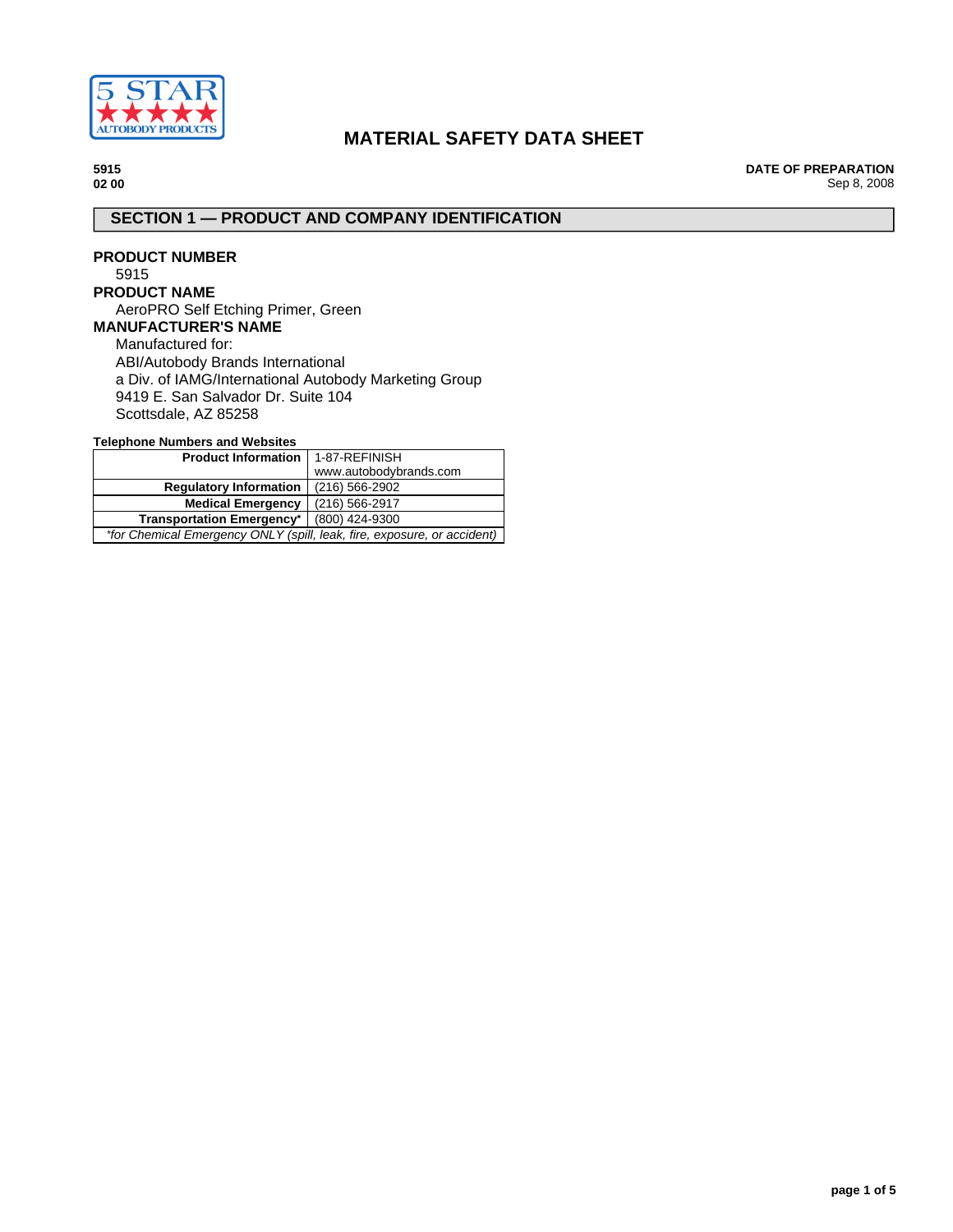| % by Weight    | <b>CAS Number</b> | Ingredient                                  | <b>Units</b>                   | <b>Vapor Pressure</b> |
|----------------|-------------------|---------------------------------------------|--------------------------------|-----------------------|
| 11             | 74-98-6           |                                             |                                |                       |
|                |                   | Propane<br><b>ACGIH TLV</b>                 | 2500 PPM                       | 760 mm                |
|                |                   | <b>OSHA PEL</b>                             | 1000 PPM                       |                       |
| 11             | 106-97-8          | <b>Butane</b>                               |                                |                       |
|                |                   | <b>ACGIH TLV</b>                            | 800 PPM                        | 760 mm                |
|                |                   | <b>OSHA PEL</b>                             | 800 PPM                        |                       |
| 8              | 108-88-3          | <b>Toluene</b>                              |                                |                       |
|                |                   | <b>ACGIH TLV</b>                            | 20 PPM                         | 22 mm                 |
|                |                   | <b>OSHA PEL</b>                             | 100 ppm (Skin)                 |                       |
|                |                   | <b>OSHA PEL</b>                             | 150 ppm (Skin) STEL            |                       |
| 34             | 67-64-1           | Acetone                                     |                                |                       |
|                |                   | <b>ACGIH TLV</b>                            | 500 PPM                        | 180 mm                |
|                |                   | <b>ACGIH TLV</b>                            | 750 PPM STEL                   |                       |
|                |                   | <b>OSHA PEL</b>                             | 1000 PPM                       |                       |
| 4              | 78-93-3           | <b>Methyl Ethyl Ketone</b>                  |                                |                       |
|                |                   | <b>ACGIH TLV</b>                            | 200 PPM                        | 70 mm                 |
|                |                   | <b>ACGIH TLV</b>                            | 300 PPM STEL                   |                       |
|                |                   | <b>OSHA PEL</b>                             | 200 PPM                        |                       |
|                |                   | <b>OSHA PEL</b>                             | 300 PPM STEL                   |                       |
| $\overline{7}$ | 108-10-1          | <b>Methyl Isobutyl Ketone</b>               |                                |                       |
|                |                   | <b>ACGIH TLV</b>                            | <b>50 PPM</b>                  | 16 mm                 |
|                |                   | <b>ACGIH TLV</b>                            | 75 PPM STEL                    |                       |
|                |                   | <b>OSHA PEL</b>                             | <b>50 PPM</b>                  |                       |
|                |                   | <b>OSHA PEL</b>                             | 75 PPM STEL                    |                       |
| $\overline{2}$ | 763-69-9          | Ethyl 3-Ethoxypropionate                    |                                |                       |
|                |                   | <b>ACGIH TLV</b>                            | Not Available                  | 1.11 mm               |
|                |                   | <b>OSHA PEL</b>                             | Not Available                  |                       |
| 1              | 123-86-4          | n-Butyl Acetate                             |                                |                       |
|                |                   | <b>ACGIH TLV</b>                            | <b>150 PPM</b>                 | 10 mm                 |
|                |                   | <b>ACGIH TLV</b>                            | 200 PPM STEL<br><b>150 PPM</b> |                       |
|                |                   | <b>OSHA PEL</b><br><b>OSHA PEL</b>          | 200 PPM STEL                   |                       |
| 5              |                   |                                             |                                |                       |
|                | 110-19-0          | <b>Isobutyl Acetate</b><br><b>ACGIH TLV</b> | <b>150 PPM</b>                 | 12.5 mm               |
|                |                   | <b>OSHA PEL</b>                             | <b>150 PPM</b>                 |                       |
| $\overline{7}$ | 14807-96-6        | Talc                                        |                                |                       |
|                |                   | <b>ACGIH TLV</b>                            | 2 mg/m3 as Resp. Dust          |                       |
|                |                   | <b>OSHA PEL</b>                             | 2 mg/m3 as Resp. Dust          |                       |
| 0.5            | 13463-67-7        | <b>Titanium Dioxide</b>                     |                                |                       |
|                |                   | <b>ACGIH TLV</b>                            | 10 mg/m3 as Dust               |                       |
|                |                   | <b>OSHA PEL</b>                             | 10 mg/m3 Total Dust            |                       |
|                |                   | <b>OSHA PEL</b>                             | 5 mg/m3 Respirable Fraction    |                       |

## **SECTION 3 — HAZARDS IDENTIFICATION**

#### **ROUTES OF EXPOSURE**

INHALATION of vapor or spray mist.

EYE or SKIN contact with the product, vapor or spray mist.

# **EFFECTS OF OVEREXPOSURE**

**EYES:** Irritation.

**SKIN:** Prolonged or repeated exposure may cause irritation.

**INHALATION:** Irritation of the upper respiratory system.

May cause nervous system depression. Extreme overexposure may result in unconsciousness and possibly death.

Prolonged overexposure to solvent ingredients in Section 2 may cause adverse effects to the liver, urinary, blood forming, cardiovascular and reproductive systems.

## **SIGNS AND SYMPTOMS OF OVEREXPOSURE**

Headache, dizziness, nausea, and loss of coordination are indications of excessive exposure to vapors or spray mists.

Redness and itching or burning sensation may indicate eye or excessive skin exposure.

**SECTION 2 — COMPOSITION/INFORMATION ON INGREDIENTS**

#### **MEDICAL CONDITIONS AGGRAVATED BY EXPOSURE**

# None generally recognized.

**CANCER INFORMATION**

For complete discussion of toxicology data refer to Section 11.

**HMIS Codes Health** 2<sup>\*</sup> **Flammability** 3 **Reactivity** 0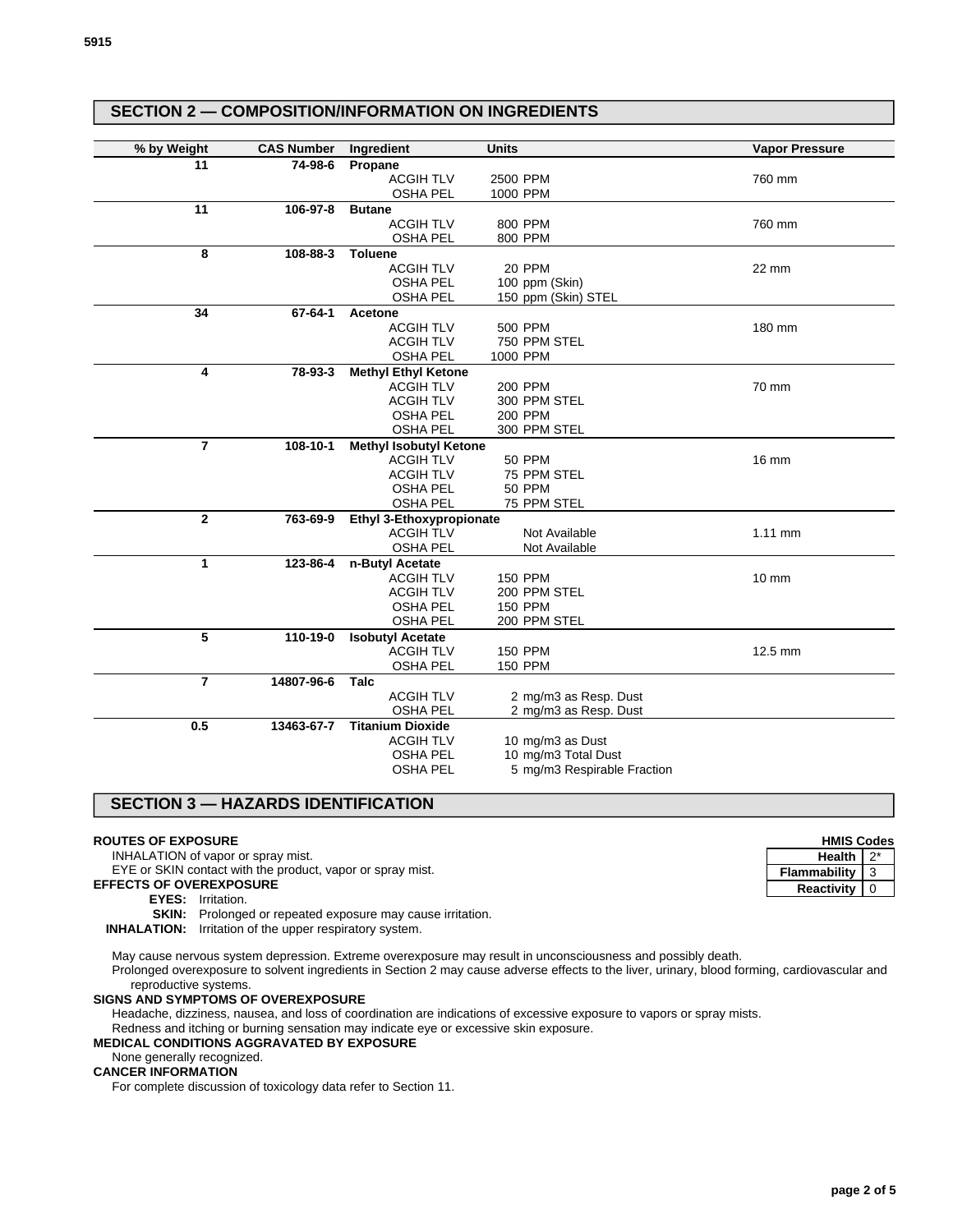# **SECTION 4 — FIRST AID MEASURES**

- **EYES:** Flush eyes with large amounts of water for 15 minutes. Get medical attention. **SKIN:** Wash affected area thoroughly with soap and water.
	- Remove contaminated clothing and launder before re-use.

**INHALATION:** If affected, remove from exposure. Restore breathing. Keep warm and quiet.

**INGESTION:** Do not induce vomiting. Get medical attention immediately.

## **SECTION 5 — FIRE FIGHTING MEASURES**

| FLASH POINT         | LEL | UEL  | <b>EXTINGUISHING MEDIA</b>         |
|---------------------|-----|------|------------------------------------|
| Propellant $< 0$ °F |     | 12.8 | Carbon Dioxide, Dry Chemical, Foam |

#### **UNUSUAL FIRE AND EXPLOSION HAZARDS**

Containers may explode when exposed to extreme heat.

Application to hot surfaces requires special precautions.

During emergency conditions overexposure to decomposition products may cause a health hazard. Symptoms may not be immediately apparent. Obtain medical attention.

#### **SPECIAL FIRE FIGHTING PROCEDURES**

Full protective equipment including self-contained breathing apparatus should be used.

Water spray may be ineffective. If water is used, fog nozzles are preferable. Water may be used to cool closed containers to prevent pressure build-up and possible autoignition or explosion when exposed to extreme heat.

## **SECTION 6 — ACCIDENTAL RELEASE MEASURES**

#### **STEPS TO BE TAKEN IN CASE MATERIAL IS RELEASED OR SPILLED**

Remove all sources of ignition. Ventilate the area.

• Remove with inert absorbent.

# **SECTION 7 — HANDLING AND STORAGE**

#### **STORAGE CATEGORY**

#### Not Available

#### **PRECAUTIONS TO BE TAKEN IN HANDLING AND STORAGE**

Keep away from heat, sparks, and open flame. Vapors will accumulate readily and may ignite explosively.

During use and until all vapors are gone: Keep area ventilated - Do not smoke - Extinguish all flames, pilot lights, and heaters - Turn off stoves, electric tools and appliances, and any other sources of ignition.

Consult NFPA Code. Use approved Bonding and Grounding procedures.

Contents under pressure. Do not puncture, incinerate, or expose to temperature above 120F. Heat from sunlight, radiators, stoves, hot water, and other heat sources could cause container to burst. Do not take internally. Keep out of the reach of children.

# **SECTION 8 — EXPOSURE CONTROLS/PERSONAL PROTECTION**

#### **PRECAUTIONS TO BE TAKEN IN USE**

Use only with adequate ventilation.

Avoid contact with skin and eyes. Avoid breathing vapor and spray mist.

Wash hands after using.

This coating may contain materials classified as nuisance particulates (listed "as Dust" in Section 2) which may be present at hazardous levels only during sanding or abrading of the dried film. If no specific dusts are listed in Section 2, the applicable limits for nuisance dusts are

ACGIH TLV 10 mg/m3 (total dust), 3 mg/m3 (respirable fraction), OSHA PEL 15 mg/m3 (total dust), 5 mg/m3 (respirable fraction). **VENTILATION**

Local exhaust preferable. General exhaust acceptable if the exposure to materials in Section 2 is maintained below applicable exposure limits. Refer to OSHA Standards 1910.94, 1910.107, 1910.108.

#### **RESPIRATORY PROTECTION**

If personal exposure cannot be controlled below applicable limits by ventilation, wear a properly fitted organic vapor/particulate respirator approved by NIOSH/MSHA for protection against materials in Section 2.

When sanding or abrading the dried film, wear a dust/mist respirator approved by NIOSH/MSHA for dust which may be generated from this product, underlying paint, or the abrasive.

#### **PROTECTIVE GLOVES**

None required for normal application of aerosol products where minimal skin contact is expected. For long or repeated contact, wear chemical resistant gloves.

#### **EYE PROTECTION**

Wear safety spectacles with unperforated sideshields.

#### **OTHER PRECAUTIONS**

Intentional misuse by deliberately concentrating and inhaling the contents can be harmful or fatal.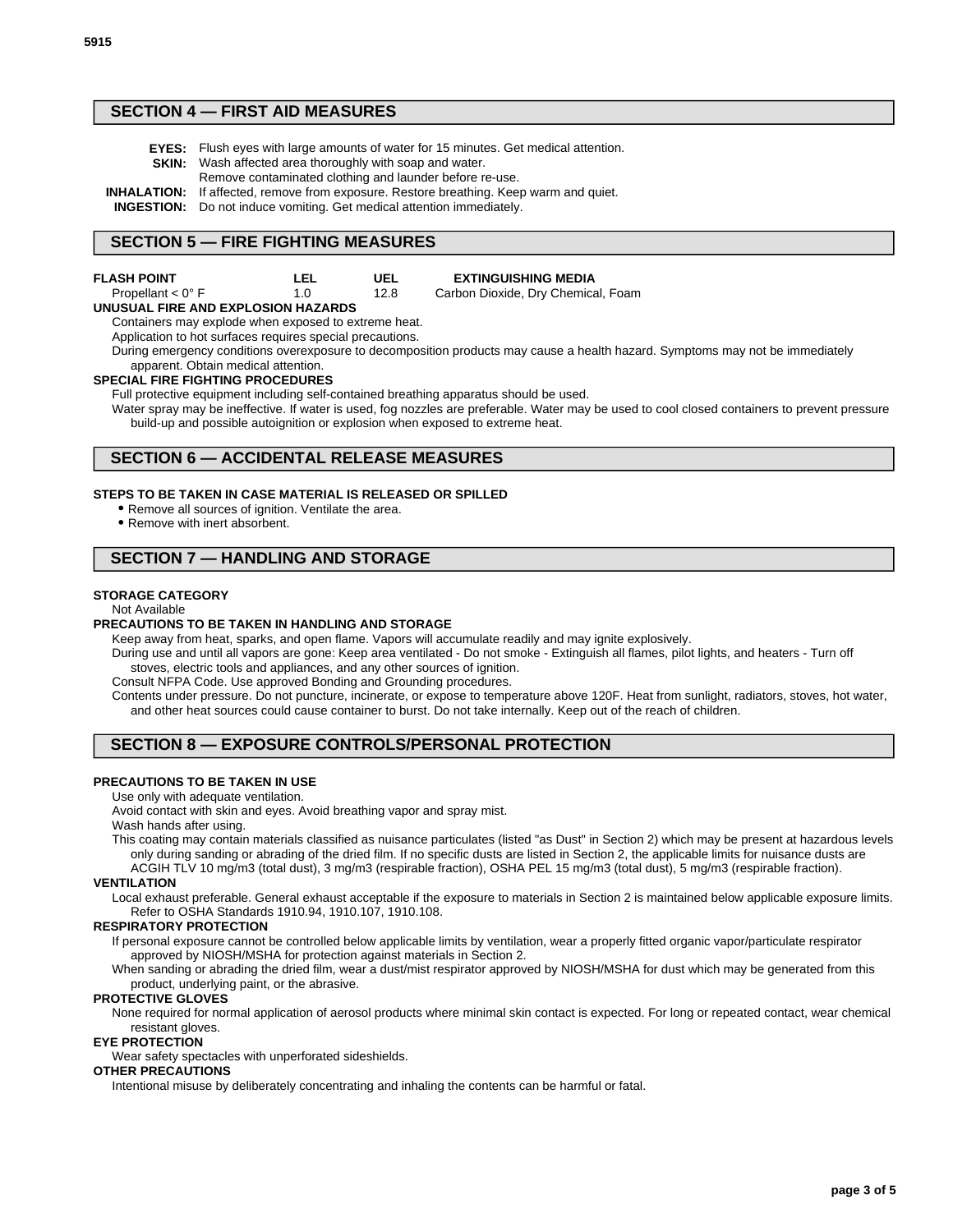# **SECTION 9 — PHYSICAL AND CHEMICAL PROPERTIES**

| <b>PRODUCT WEIGHT</b> 6.58 lb/gal                                 |               | 787 g/l                                  |  |
|-------------------------------------------------------------------|---------------|------------------------------------------|--|
| <b>SPECIFIC GRAVITY 0.79</b>                                      |               |                                          |  |
| <b>BOILING POINT</b> <0 - 342° F                                  |               | $<$ -18 - 172 $^{\circ}$ C               |  |
| <b>MELTING POINT</b> Not Available                                |               |                                          |  |
| <b>VOLATILE VOLUME</b> 92%                                        |               |                                          |  |
| <b>EVAPORATION RATE</b> Faster than ether                         |               |                                          |  |
| <b>VAPOR DENSITY</b> Heavier than air                             |               |                                          |  |
| <b>SOLUBILITY IN WATER N.A.</b>                                   |               |                                          |  |
|                                                                   | <b>pH</b> 7.0 |                                          |  |
| <b>VOLATILE ORGANIC COMPOUNDS (VOC Theoretical - As Packaged)</b> |               |                                          |  |
| Volatile Weight 50.26%                                            |               | Less Water and Federally Exempt Solvents |  |
|                                                                   |               |                                          |  |

# **SECTION 10 — STABILITY AND REACTIVITY**

## **STABILITY — Stable**

**CONDITIONS TO AVOID** None known. **INCOMPATIBILITY** None known.

**HAZARDOUS DECOMPOSITION PRODUCTS**

By fire: Carbon Dioxide, Carbon Monoxide , Hydrogen Chloride

## **HAZARDOUS POLYMERIZATION**

Will not occur

## **SECTION 11 — TOXICOLOGICAL INFORMATION**

#### **CHRONIC HEALTH HAZARDS**

Methyl Ethyl Ketone may increase the nervous system effects of other solvents.

Reports have associated repeated and prolonged overexposure to solvents with permanent brain and nervous system damage.

## **TOXICOLOGY DATA**

| <b>CAS No.</b> | <b>Ingredient Name</b>          |          |     |               |  |
|----------------|---------------------------------|----------|-----|---------------|--|
| 74-98-6        | Propane                         |          |     |               |  |
|                |                                 | LC50 RAT | 4HR | Not Available |  |
|                |                                 | LD50 RAT |     | Not Available |  |
| 106-97-8       | <b>Butane</b>                   |          |     |               |  |
|                |                                 | LC50 RAT | 4HR | Not Available |  |
|                |                                 | LD50 RAT |     | Not Available |  |
| 108-88-3       | <b>Toluene</b>                  |          |     |               |  |
|                |                                 | LC50 RAT | 4HR | 4000 ppm      |  |
|                |                                 | LD50 RAT |     | 5000 mg/kg    |  |
| 67-64-1        | Acetone                         |          |     |               |  |
|                |                                 | LC50 RAT | 4HR | Not Available |  |
|                |                                 | LD50 RAT |     | 5800 mg/kg    |  |
| 78-93-3        | <b>Methyl Ethyl Ketone</b>      |          |     |               |  |
|                |                                 | LC50 RAT | 4HR | Not Available |  |
|                |                                 | LD50 RAT |     | 2740 mg/kg    |  |
| 108-10-1       | <b>Methyl Isobutyl Ketone</b>   |          |     |               |  |
|                |                                 | LC50 RAT | 4HR | Not Available |  |
|                |                                 | LD50 RAT |     | 2080 mg/kg    |  |
| 763-69-9       | <b>Ethyl 3-Ethoxypropionate</b> |          |     |               |  |
|                |                                 | LC50 RAT | 4HR | Not Available |  |
|                |                                 | LD50 RAT |     | 5000 mg/kg    |  |
| 123-86-4       | n-Butyl Acetate                 |          |     |               |  |
|                |                                 | LC50 RAT | 4HR | 2000 ppm      |  |
|                |                                 | LD50 RAT |     | 13100 mg/kg   |  |
| 110-19-0       | <b>Isobutyl Acetate</b>         |          |     |               |  |
|                |                                 | LC50 RAT | 4HR | Not Available |  |
|                |                                 | LD50 RAT |     | 13400 mg/kg   |  |
| 14807-96-6     | Talc                            |          |     |               |  |
|                |                                 | LC50 RAT | 4HR | Not Available |  |
|                |                                 | LD50 RAT |     | Not Available |  |
| 13463-67-7     | <b>Titanium Dioxide</b>         |          |     |               |  |
|                |                                 | LC50 RAT | 4HR | Not Available |  |
|                |                                 | LD50 RAT |     | Not Available |  |